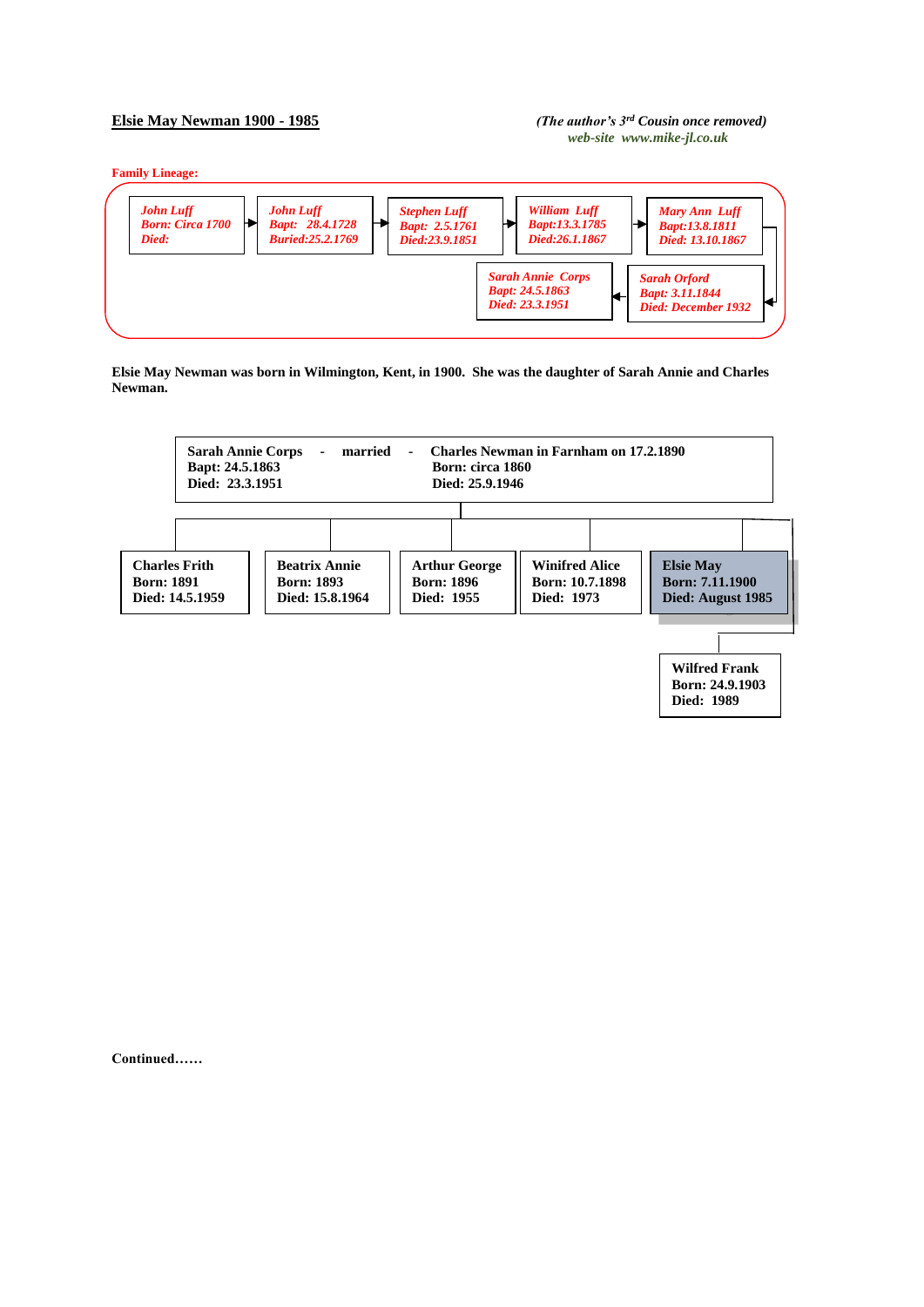|                    | Civil Parish<br>a Wilminston Body                                                                                                                                                                                                                                                                                                                                                                                                                                         |          | ol art.                                                                        | <b>Ecclesiastical Parish</b> |   | Genety Berough, Mentched<br>Berough, or Urean District<br>unealogue |                       |                    | d                                                                            | or of Links        |                     | <b>Rural District</b><br>d bartond | 14                                | 13                          | Parliamentary Burough<br>Protocon a             | Town or Village on Hamiet<br>« Wilmin Nonger                                                          |
|--------------------|---------------------------------------------------------------------------------------------------------------------------------------------------------------------------------------------------------------------------------------------------------------------------------------------------------------------------------------------------------------------------------------------------------------------------------------------------------------------------|----------|--------------------------------------------------------------------------------|------------------------------|---|---------------------------------------------------------------------|-----------------------|--------------------|------------------------------------------------------------------------------|--------------------|---------------------|------------------------------------|-----------------------------------|-----------------------------|-------------------------------------------------|-------------------------------------------------------------------------------------------------------|
| <b>Dolla</b><br>55 | ROAD, STREET, &c., and<br>No. or NAME of ROUSE                                                                                                                                                                                                                                                                                                                                                                                                                            |          | $3\sqrt{4}$<br>$\overline{a}$<br><b>HOUSES</b><br><b>Uninhabited</b><br>÷<br>÷ |                              | 彊 | Name and Surname of                                                 | RELATION              |                    | n<br>$\mathop{\mathsf{aff}}\limits^{\mathsf{A}}_{\mathsf{aff}\mathsf{Aday}}$ |                    |                     | <b>PROPESSION OR OCCUPATION</b>    | Engloyer<br>Worker<br>Own account | п<br>Working<br>at.<br>Home | <b>WHEERE BORN</b>                              | (1) Deaf and Dumb<br>(3) Nind<br>(3) Nind<br>(4) Lubectic, fashier<br>(4) Lubectic, fashier<br>minded |
|                    | Laddo Collacia                                                                                                                                                                                                                                                                                                                                                                                                                                                            |          |                                                                                |                              |   | fristopha Whitehead                                                 | $\sqrt[n]{m}$         |                    | Blazz / Femal<br>Ο                                                           |                    |                     |                                    |                                   |                             | Hent Hor                                        |                                                                                                       |
|                    |                                                                                                                                                                                                                                                                                                                                                                                                                                                                           |          |                                                                                |                              |   | $\mathcal{C}$<br>udrick John<br>u                                   | 8m<br>Ym              |                    | $\frac{7}{3}$                                                                |                    |                     |                                    |                                   |                             | 00 Wilmington<br>$rac{65}{65}$<br>Ŗ€            |                                                                                                       |
|                    |                                                                                                                                                                                                                                                                                                                                                                                                                                                                           |          |                                                                                |                              |   | ame<br>$\mathcal{P}$<br>Gerben Viera                                | You                   |                    | 2                                                                            |                    |                     |                                    |                                   |                             | Ъo                                              |                                                                                                       |
| 83/6               | ۵e                                                                                                                                                                                                                                                                                                                                                                                                                                                                        | $\prime$ |                                                                                |                              |   | John Denry New                                                      | Gead                  | $\mathcal{H}$      | 34                                                                           | 02 Hou             | Gar                 | Ronploye                           |                                   |                             | Gampopine Portsmouth<br><b>Easex Librartown</b> |                                                                                                       |
|                    |                                                                                                                                                                                                                                                                                                                                                                                                                                                                           |          |                                                                                |                              |   | 90<br>Jane<br>11.442<br>Я£<br>John Bens                             | type                  | 977                |                                                                              |                    |                     |                                    |                                   |                             | lent Besely Beats                               |                                                                                                       |
|                    |                                                                                                                                                                                                                                                                                                                                                                                                                                                                           |          |                                                                                |                              |   | ۵z<br>Gillian                                                       | days                  |                    |                                                                              |                    |                     |                                    |                                   |                             | ۵d<br>se<br>Kent Bulborbuckton                  |                                                                                                       |
|                    | 92<br>$S_{4}/4$                                                                                                                                                                                                                                                                                                                                                                                                                                                           |          |                                                                                |                              |   | allen<br>Ellen<br>Ą٥                                                | Buide m<br>You        |                    |                                                                              |                    |                     | Employe                            | Venka                             |                             | Rent Wilmington                                 |                                                                                                       |
|                    |                                                                                                                                                                                                                                                                                                                                                                                                                                                                           |          |                                                                                |                              |   | William<br>Ĥг<br>Gertran                                            | Lon                   |                    | 26                                                                           |                    |                     | rundry Labourez                    | Wakes                             |                             | ΔŁ                                              |                                                                                                       |
|                    |                                                                                                                                                                                                                                                                                                                                                                                                                                                                           |          |                                                                                |                              |   | рe<br>Kennard                                                       | Lon                   | ч                  |                                                                              |                    |                     | Colombiant                         | Waha.<br>Worke                    |                             | 9.5<br>Hand Woodwich                            | $-2m$                                                                                                 |
|                    | яe<br>$851/2^*$                                                                                                                                                                                                                                                                                                                                                                                                                                                           |          |                                                                                |                              | 4 | Burth<br>Sarry<br>$\partial$ ž<br>adal                              | Heav                  | 絮                  | 04                                                                           |                    |                     | Domerice                           |                                   |                             | $\mathfrak{a}$<br>Wilmington                    |                                                                                                       |
|                    |                                                                                                                                                                                                                                                                                                                                                                                                                                                                           |          |                                                                                |                              |   | Gerbude                                                             | ly ife<br>Organ       |                    |                                                                              |                    |                     |                                    |                                   |                             | $\mathcal{S}$<br>Aª<br>As                       |                                                                                                       |
|                    |                                                                                                                                                                                                                                                                                                                                                                                                                                                                           |          |                                                                                |                              |   | ه ۱<br>William                                                      | ปัดน                  |                    |                                                                              |                    |                     | artonion Printdes                  | Worker                            |                             | جهر<br>Kongon Westminster                       |                                                                                                       |
| $S_{\theta}$       | 11 Ladde Cortel /                                                                                                                                                                                                                                                                                                                                                                                                                                                         |          |                                                                                |                              |   | harles newman<br>AŁ<br>Jarah<br>annie                               | $\alpha_{2}$<br>Siste | $\frac{a}{2}$<br>m | úΔ                                                                           | $\ell\delta\Gamma$ |                     |                                    |                                   |                             | Jurry Fainham                                   |                                                                                                       |
|                    |                                                                                                                                                                                                                                                                                                                                                                                                                                                                           |          |                                                                                |                              |   | Charles Fritt &                                                     |                       |                    | $\mathcal{Q}$                                                                |                    |                     |                                    |                                   |                             | Hend Wilmington<br>$\overline{\mathcal{L}}$     |                                                                                                       |
|                    |                                                                                                                                                                                                                                                                                                                                                                                                                                                                           |          |                                                                                | ٠                            |   | Geofrix anni<br>92                                                  | Inun                  |                    | 5                                                                            | s                  |                     |                                    |                                   |                             | Ar<br>ρø                                        |                                                                                                       |
|                    |                                                                                                                                                                                                                                                                                                                                                                                                                                                                           |          |                                                                                |                              |   | Joshua Crony<br>$\mu$<br>Line Oline                                 | You<br>Agus           |                    |                                                                              | 2                  |                     |                                    |                                   |                             | Ņ.<br>Ag<br><b>De</b>                           |                                                                                                       |
|                    |                                                                                                                                                                                                                                                                                                                                                                                                                                                                           |          |                                                                                |                              |   | Elode Mar<br>40                                                     | Isur                  |                    |                                                                              | ort                | $\epsilon_{\rm eq}$ |                                    | Waker                             |                             | Je s<br>Heni Dunto Green                        |                                                                                                       |
| $\frac{8}{7}$      | ø٠<br>10                                                                                                                                                                                                                                                                                                                                                                                                                                                                  |          |                                                                                |                              |   | adolphus Racker<br>$\theta$ s                                       | Bead                  | 922<br>9n          | 50                                                                           | 50                 | Carles              | facme                              |                                   |                             | de Punkida                                      |                                                                                                       |
|                    |                                                                                                                                                                                                                                                                                                                                                                                                                                                                           |          |                                                                                |                              |   | aira<br>Finde<br>Uliam                                              | Hodian                |                    | 20                                                                           |                    |                     | Goodinger out Domeste Wighes       |                                   |                             | middlesse Zwichenham                            |                                                                                                       |
|                    |                                                                                                                                                                                                                                                                                                                                                                                                                                                                           |          |                                                                                |                              |   | $\mathscr{L}_{\mathscr{H}}$<br>Penjamin                             | 92 rathle             |                    |                                                                              |                    |                     |                                    |                                   |                             | Lant Jonouch Brun<br>Lauthu<br>rent             |                                                                                                       |
| ₩                  | ₿£<br>$\varphi$                                                                                                                                                                                                                                                                                                                                                                                                                                                           |          |                                                                                |                              |   | lliamassillin<br>mahala                                             | Oled                  | $\gamma$           | 27                                                                           | 30                 |                     | Salution in Contact Waller         |                                   |                             | Wilminston<br>яe                                |                                                                                                       |
|                    |                                                                                                                                                                                                                                                                                                                                                                                                                                                                           |          |                                                                                |                              |   | ûê<br>John                                                          |                       | Ą                  |                                                                              |                    |                     |                                    |                                   |                             | $\mathfrak{g}_{\mathfrak{s}}$<br>Partford       |                                                                                                       |
| b                  | $\begin{array}{c}\n\text{Var} = \frac{1}{\sqrt{2}} \left  \frac{1}{\sqrt{2}} \right  \left  \frac{d}{d} \right  \left  \frac{d}{d} \right  \left  \frac{d}{d} \right  \left  \frac{d}{d} \right  \left  \frac{d}{d} \right  \left  \frac{d}{d} \right  \left  \frac{d}{d} \right  \left  \frac{d}{d} \right  \left  \frac{d}{d} \right  \left  \frac{d}{d} \right  \left  \frac{d}{d} \right  \left  \frac{d}{d} \right  \left  \frac{d}{d} \right  \left  \frac{d}{d} \$ |          |                                                                                |                              | Ź | Total of Males and of Females                                       |                       |                    | 19 11                                                                        |                    |                     |                                    |                                   |                             |                                                 |                                                                                                       |

**The 1901 Census shows Elsie, aged 5 months, living with her family at 11 Ladds Cottages, Wilmington, Dartford, Kent.**

| <b>Name</b>                           | <b>Position in</b> Condition Age/Sex |                |              | <b>Profession</b> | <b>Birth Place</b>      |
|---------------------------------------|--------------------------------------|----------------|--------------|-------------------|-------------------------|
|                                       | House                                |                |              |                   |                         |
| <b>Charles Newman</b>                 | Head                                 | <b>Married</b> | 40 Male      | <b>Carpenter</b>  | London, Westminster     |
| <b>Sarah Annie Newman</b>             | Wife                                 | <b>Married</b> | 38 F/male    |                   | <b>Farnham, Surrey</b>  |
| <b>Charles Frith Newman</b>           | Son                                  |                | 9 Male       |                   | <b>Kent, Wilmington</b> |
| <b>Beatrix Annie Newman Daughter</b>  |                                      |                | 8 F/male     |                   | <b>Kent, Wilmington</b> |
| <b>Arthur George Newman</b>           | Son                                  |                | 5 Male       |                   | <b>Kent, Wilmington</b> |
| <b>Winifred Alice Newman Daughter</b> |                                      |                | 2 F/male     |                   | <b>Kent, Wilmington</b> |
| <b>Elsie May Newman</b>               | <b>Daughter</b>                      |                | 5mths F/male |                   | <b>Kent, Wilmington</b> |

**Continued……**